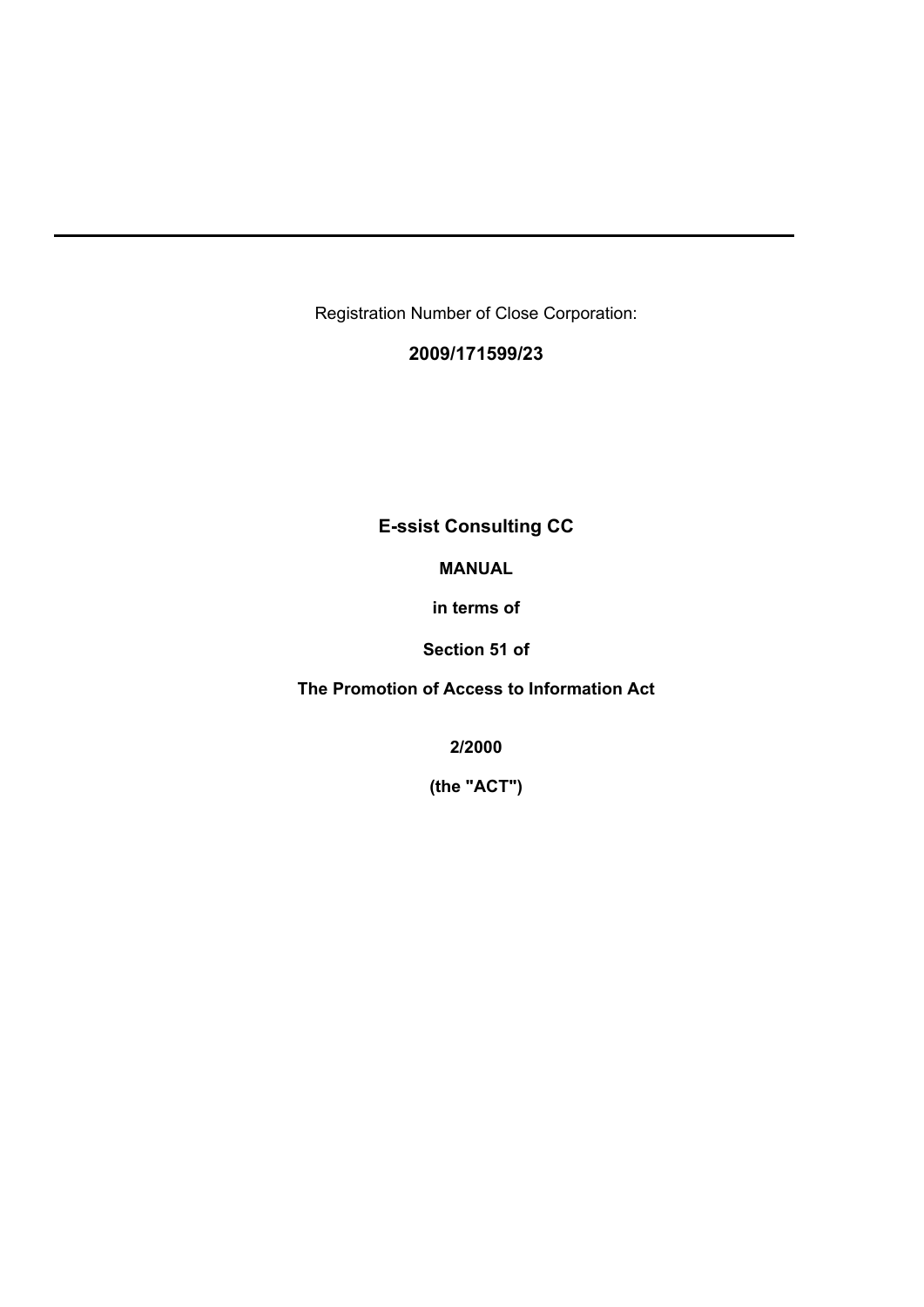# **INDEX**

- **1. Introduction to your company and the type of business**
- **2. Contact Details**
- **3. The ACT and Section 10 Guide, please note that this clause is mandatory to be included in all S 51 manuals as is.**
- **4. Applicable Legislation**
- **5. Schedule of Records**
- **6. Form of Request**
- **7. Any other Information e.g. Prescribed Fees, organogram, etc.**
- **8. Grounds for refusal of access**
- **9. Description of remedies available in respect of an act or failure to act by the firm**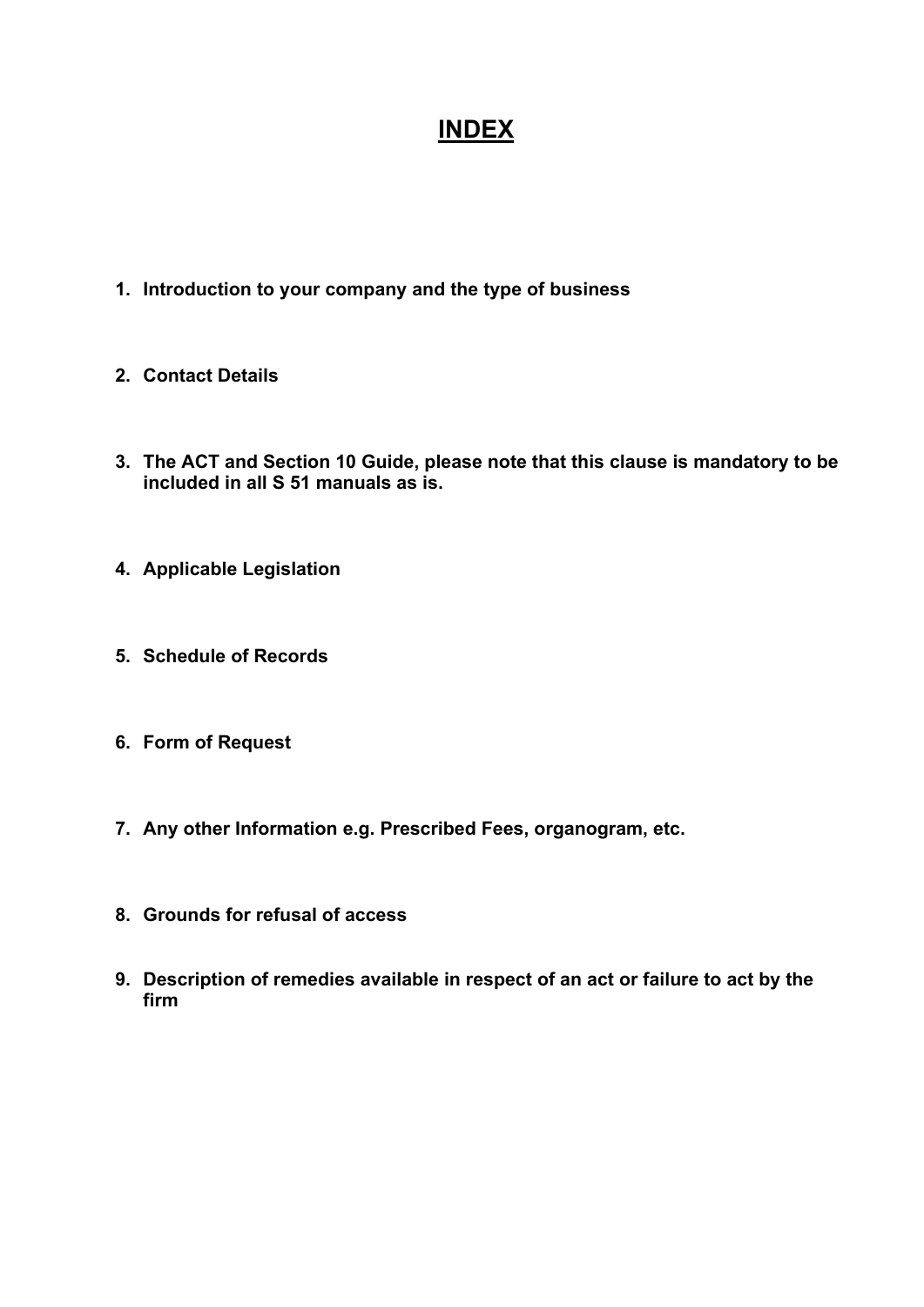### **1. INTRODUCTION**

**E-ssist Consulting CC t/a E-ssist Business Solutions South Africa** specialises in the sales, implementation, customisation, training and support of all Sage Software products, with particular expertise on Sage Evolution financial management software.

## **2. COMPANY CONTACT DETAILS**

| Member:                | <b>Casey Alison Dedekind</b>                           |  |
|------------------------|--------------------------------------------------------|--|
| Postal Address:        | PO Box 643, Strubensvalley, 1755                       |  |
| <b>Street Address:</b> | 1038 Krugerrand Road, Strubensvalley, Roodepoort, 1735 |  |
| Telephone Number:      | 011 475 0149                                           |  |
| Fax Number:            | None                                                   |  |
| Email:                 | $casey(\omega)$ e-ssist.co.za                          |  |
| Website:               | www.e-ssist.co.za                                      |  |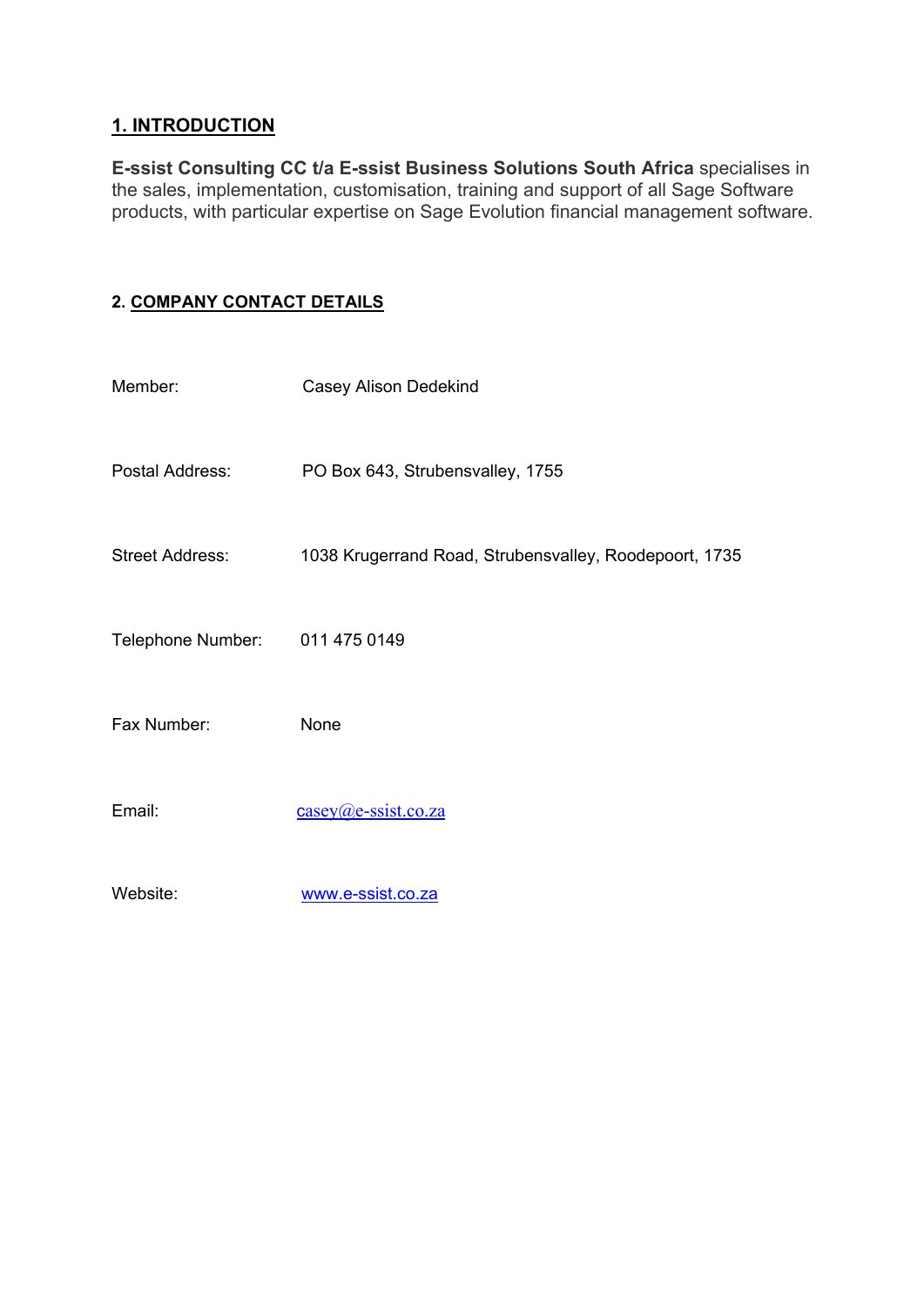## **3. THE ACT**

- **3.1** A guide has been compiled in terms of Section 10 of PAIA by the Human Rights Commission. It contains information required by a person wishing to exercise any right, contemplated by PAIA. It is available in all official languages.
- **3.2** Requesters are referred to the Guide in terms of Section 10 which has been compiled by the South African Human Rights Commission, which will contain information for the purposes of exercising Constitutional Rights. The Guide is available from the SAHRC. The contact details of the Commission are:

Postal Address: Private Bag 2700, Houghton, 2041 Telephone Number: +27-11-877 3600 Fax Number:  $+27-11-4030625$ Website: www.sahrc.org.za

#### **4. APPLICABLE LEGISLATION**

| <b>No</b>         | <b>Ref</b>     | Act                                                                         |  |
|-------------------|----------------|-----------------------------------------------------------------------------|--|
|                   | No 71 of 2008  | <b>New Companies Act</b>                                                    |  |
| $\mathcal{P}$     | No 55 of 1998  | <b>Employment Equity Act</b>                                                |  |
| 3                 | No 58 of 1962  | Income Tax Act                                                              |  |
| 4                 | No 66 of 1995  | Labour Relations Act                                                        |  |
| 5                 | No 25 of 2002  | <b>Electronic Communications and Transactions Act</b>                       |  |
| 6                 | No 89 of 1991  | Value Added Tax Act                                                         |  |
| 7                 | No 75 of 1997  | <b>Basic Conditions of Employment Act</b>                                   |  |
| 8                 | No 130 of 1993 | Compensation for Occupational Injuries and Disease Act                      |  |
| 9                 | No 2 of 2000   | Promotion of Access of Information Act                                      |  |
| 10                | No 63 of 2001  | Unemployment Insurance Act                                                  |  |
| 11                | No 9 of 1999   | <b>Skills Development Act</b>                                               |  |
| $12 \overline{ }$ | No 30 of 1947  | Fertilizers, Farm Feeds, Agricultural Remedies and Stock<br><b>Remedies</b> |  |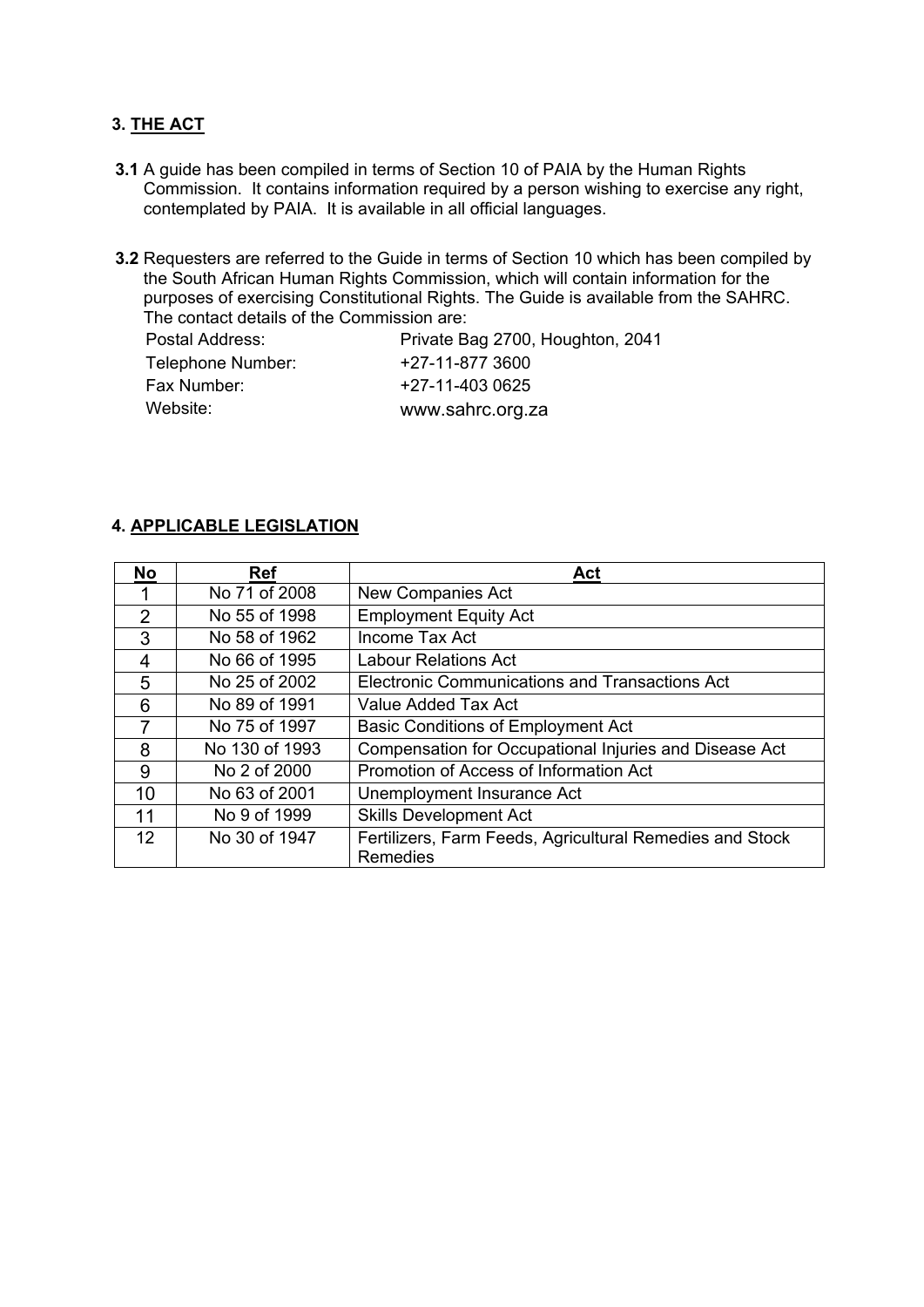#### **5. Schedule of Records**

| <b>Records</b> | <b>Subject</b>                                                                                                    | <b>Availability</b>                                               |
|----------------|-------------------------------------------------------------------------------------------------------------------|-------------------------------------------------------------------|
| Public         | <b>Public Product Information</b><br>$\bullet$                                                                    | Freely available                                                  |
| <b>Affairs</b> | <b>Public Corporate Records</b><br>$\bullet$                                                                      | Available                                                         |
|                | Media Releases<br>$\bullet$                                                                                       | Not available                                                     |
| Financial      | <b>Financial Statements</b><br>$\bullet$                                                                          | Available                                                         |
|                | Financial and Tax Records (Company<br>$\bullet$<br>& Employees)                                                   | Available                                                         |
|                | <b>Asset Register</b><br>$\bullet$                                                                                | Available                                                         |
|                | <b>Management Accounts</b>                                                                                        | Available                                                         |
| Marketing      | Market Information<br>$\bullet$                                                                                   | Limited information available on<br>web site. (www.e-ssist.co.za) |
|                | Public Customer Information:<br>$\bullet$<br><b>Product Brochures</b><br>$\cap$<br><b>Owner Manuals</b><br>$\cap$ | Not readily available<br>Available<br>Available                   |
|                | <b>Performance Records</b><br>$\bullet$                                                                           | Request in terms of PAIA                                          |
|                | <b>Customer Database</b>                                                                                          | Request in terms of PAIA                                          |

#### **6. FORM OF REQUEST**

Any requester who requires access to information held by the firm must complete the prescribed PAIA Form C, annexed hereto. A written request, attaching the completed Form C, must then be directed to the Information Officer of the firm at the address or email address provided for in paragraph 2 above.

#### **7**. **PRESCRIBED FEES**

The following applies to requests (other than personal requests):

- **7.1** A requestor is required to pay the prescribed fees (R50.00) together with the Form C before a request will be processed;
- **7.2** If the preparation of the record requested requires more than the prescribed hours (six), a deposit shall be paid (of not more than one third of the access fee which would be payable if the request were granted);
- **7.3** A requestor may lodge an application with a court against the tender/payment of the request fee and/or deposit;
- **7.4** Records may be withheld until the fees have been paid.
- **7.5** The fee structure is available on the website of the SOUTH AFRICAN HUMAN RIGHTS COMMISSION at www.sahrc.org.za.